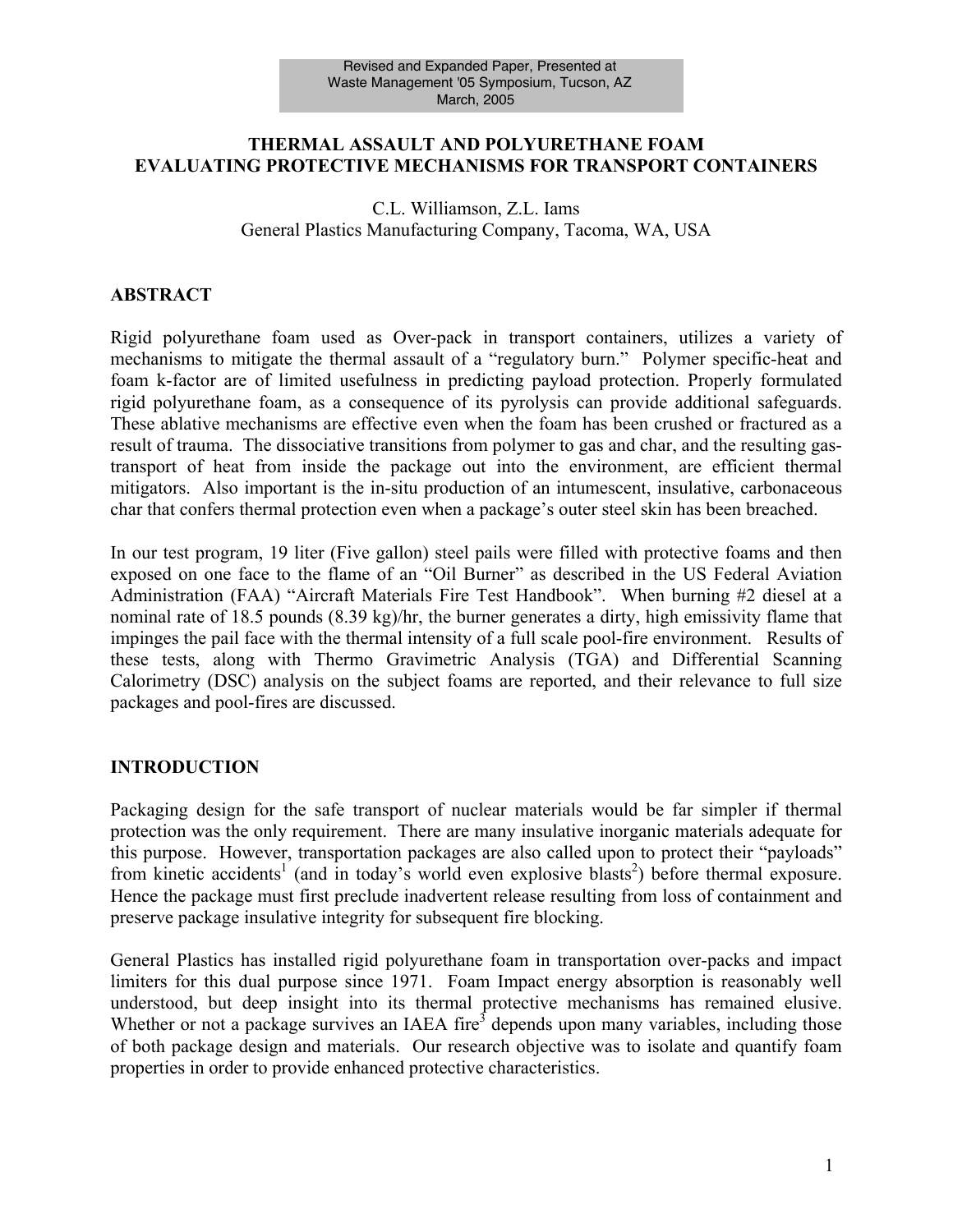#### **POSSIBLE FOAM THERMAL PROTECTIVE MECHANISMS**

To begin, we hypothesized likely mechanisms for the thermal protection imparted by LAST-A-FOAM® FR-3700 series rigid polyurethane foams.<sup>4</sup> These mechanisms are both physical and chemical and result from foam characteristics including specific heat, thermal conductivity (kfactor) and ablative characteristics such as pyrolysis gas heat transfer, evolved combustion products, enthalpy of anoxic pyrolysis, conditions for char formation and char quality.

## **METHODOLOGY**

Though fires are notoriously difficult to scale, we sought to design a medium-scale test that would yield engineering data relevant to full size fires and packages. Regulatory fires impinge on all sides of a package, and of course the area/volume ratios and the payload thermal mass of designs vary greatly.

To better understand foam decomposition, we reviewed Thermogravimetric Analysis (TGA) on the foam both tested in air and Nitrogen, as well as Differential Scanning Calorimetry (DSC) tested in Nitrogen.

For our medium scale testing, we elected to utilize a two dimension test methodology by subjecting only one surface of our test article to thermal assault. For pool fire representation, we chose the "Oil Burner", as called out in commercial aircraft "Joint Airworthiness Regulations" FAR/JAR 25.853, which is used for testing the flammability of seating and the fire hardening of cargo wall liners. This burner is completely described in the US FAA's "Fire Test Handbook"<sup>5</sup>. The 280 mm wide x 152 mm high burner exit cone, when adjusted to produce a  $\sim 1050^{\circ}$ C temperature at a distance of 100 mm from the burner exit cone, results in a radiant heat flux of 19.6 W/cm<sup>2</sup> on our calorimeter<sup>6</sup>. This is somewhat higher than that for pool fire heat flux referenced<sup>7</sup> for Diesel, JP4 or Gasoline (Petrol) at 13.0 W/cm<sup>2</sup>, though less than that for Butane at 22.5, Propane at 25.0 or LNG at 26.5 W/cm<sup>2</sup>.

## **THERMAL ANALYSIS**

Differential Scanning Calorimetry (DSC) was performed on FR-3710 foam (10 lbs/ $ft<sup>3</sup>$  density before crushing) in an open pan, using a 50 cc/min  $N_2$  purge. The high purge rate helped separate initial endotherm from the anoxic exotherm resulting from the later recombination of molecular fragments into lower energy oligomers. These oligomers "are transported into the gas phase, and sometimes referred to as tar."<sup>8</sup> If vented (not condensing in cooler parts of an overpack) these. In practice, the anoxic exotherm is not self sustaining, and the FR-3710 foam self-extinguishes when the external heat flux ceases, and the unit cools.

TGA's, figures- 1 and 2, were conducted on FR-3706 foam in both air and Nitrogen, disclosing the first (main) decomposition temperatures of 338 and 354 °C respectively. Most interesting is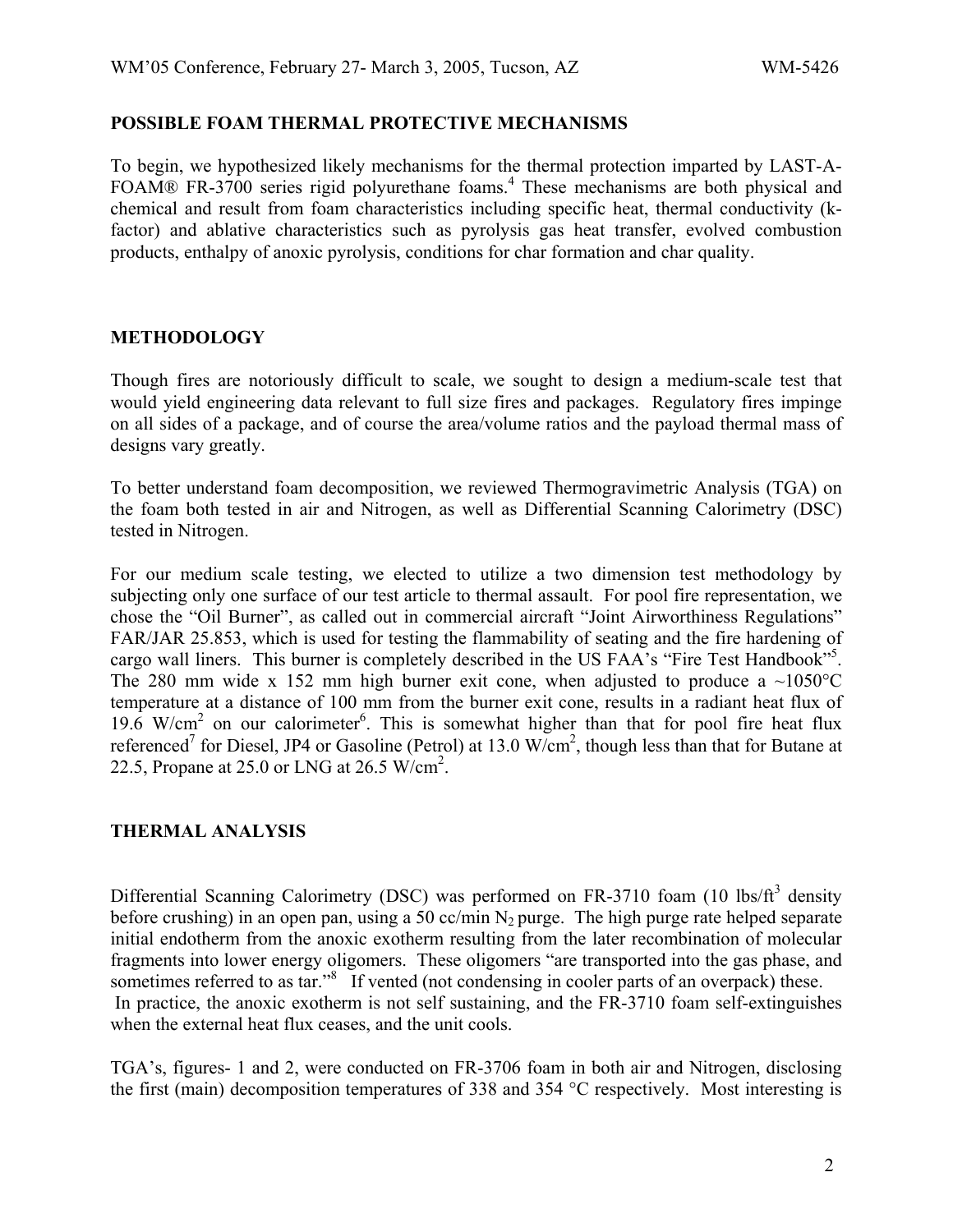that throughout the broad temperature range of approximately 340 through 650  $\degree$ C, the weight remaining in air is greater than in  $N_2$ - an indication that Oxygen significantly enhances char formation!



## **EFFECT OF DENSITY AND EXPOSURE TIME ON FOAM EFFECTIVNESS**

Four, 19 liter (5 gal.) steel pails,  $\sim$ 30 cm in diameter (tapering to 28 cm diameter at the rear) x  $\sim$ 33 cm deep, were filled with different densities of FR-3700 rigid urethane foam. Nominal foam densities were 0.108, 0.174, 0.305 and 0.413 g/cm3 (6.74, 10.86, 19.03, and 25.77 lbs/ft<sup>3</sup>). 3.18 mm thick, stainless steel lids were then welded onto the pails. Each lid was vented with a 23.8 mm hole in its center. Test pails were then positioned as shown in figure-3, with the burner cone 100 mm from the lid.



Figure -3 "Oil Burner" and test pail set-up

When testing, the burner is turned on and the test pail lid exposed to the  $\sim$ 1080 °C burner flame. Tests begin when the pail lid/hot-face temperature reaches 801°C and ends 30 minutes later (though temperature recording continues until all thermocouples pass their peak temperatures).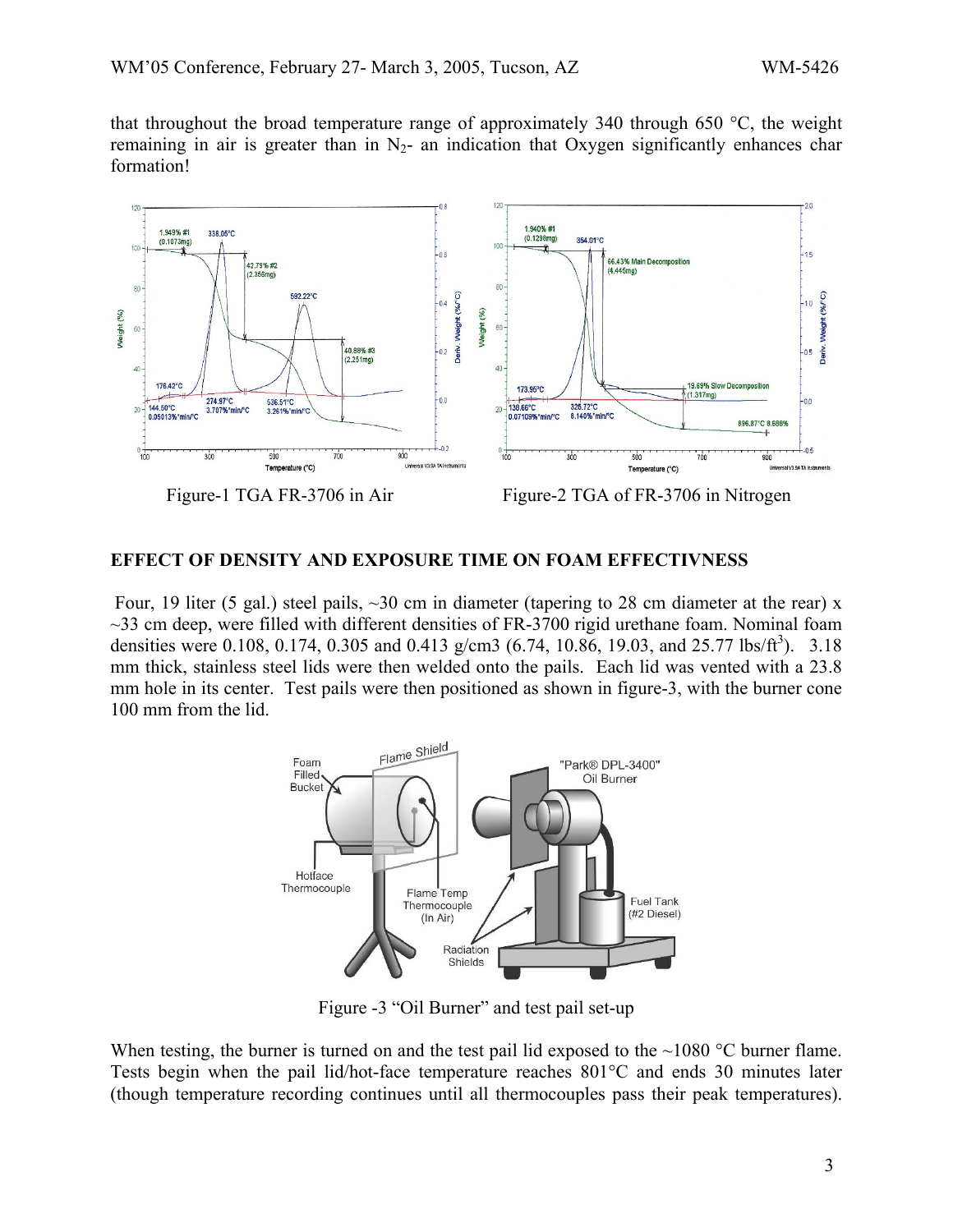Hotface temperatures during tests average around 950 °C as determined using 1.57mm, ungrounded, stainless-steel sheathed, type-k thermocouples in metal-to-metal contact with the rear of the hotface.

After the burner is turned off, the test pail is allowed to continue burning and then cool, while still positioned on the stand. The burn distance from the hotface is a readily discernable as a sharp transition between foam and char; this is as might be expected from the TGA curves (figures 1 and 2). We know from the TGA that this transition is centered at 354 °C (in N<sub>2</sub>). At the end of the test, after all components have cooled, the pails are weighed, lids removed, char weighed and examined. The recession distance (burn distance) from the hot-face to the un-degraded foam is measured and recorded.

## **TEST RESULTS**

Table I shows the foam recession distance- the depth of foam consumed in a 30 minute regulatory exposure vs. the foam density. In all cases, varying amounts of carbonaceous char were found in the space where foam had been consumed. The regression line that can be calculated from the data in table 1 indicates that foam effectiveness increases with increasing foam density- though at a decreasing rate. A 0.10 g/cm<sup>3</sup> density foam recesses about 10.7 cm. Doubling the foam density to 0.20  $g/cm<sup>3</sup>$  does not cut the foam recession distance in half (to 5 cm). Rather, it reduces it by only 3.5 cm (a 7.2 cm recession distance). This relationship should be useful for package designers performing their initial calculations.

| Density, g/cm <sup>3</sup> | 0.108  | 0.174   | 0.305   | 0.413   |
|----------------------------|--------|---------|---------|---------|
| $(Hb/ft^3)$                | (6.74) | (10.86) | (19.03) | (25.77) |
| Initial Weight, g          | 5116   | 6576    | 9543    | 11228   |
| Final Weight, g            | 4690   | 5940    | 8799    | 10563   |
| Wt. Loss g                 | 426    | 636     | 744     | 665     |
| Extinguish Time, minutes   | 5:25   | 8:15    | 9:24    | 9:11    |
| Recession Distance, cm     | 10.2   | 8.00    | 4.7     | 3.8     |

Table I Effects of foam Density on foam thermal effectiveness

Table II illustrates the effect of exposure time on a single foam density. Six tests were conducted using six identical pails foamed with the same  $0.181$  g/cm<sup>3</sup> FR-3700 series foam. Exposure times were 5, 10, 15, 20, 25, and 31 minutes. Results calculated from Table II show that foam recession distance increases at a decreasing rate with respect to time.

Table II Recession Distance as a function of exposure time

| Exposure Time, minutes   | 5       | 10      | 15      | 20      | 25      | 31      |
|--------------------------|---------|---------|---------|---------|---------|---------|
| Density $g/cm3$          | 0.181   | 0.181   | 0.182   | 0.182   | 0.182   | 0.182   |
| $(Ib/ft^3)$              | (11.29) | (11.29) | (11.36) | (11.36) | (11.36) | (11.36) |
| Initial Weight, g        | 6655    | 6761    | 6778    | 6695    | 6649    | 6680    |
| Final Weight, g          | 6380    | 6382    | 6259    | 6082    | 5952    | 5945    |
| Wt. Loss, g              | 275     | 379     | 519     | 613     | 698     | 735     |
| Extinguish Time, minutes | 5:31    | 6:32    | 4:34    | 4:20    | 6:02    | 6:53    |
| Recession Distance, cm   | 2.54    | 4.13    | 5.59    | 6.16    | 7.62    | 8.13    |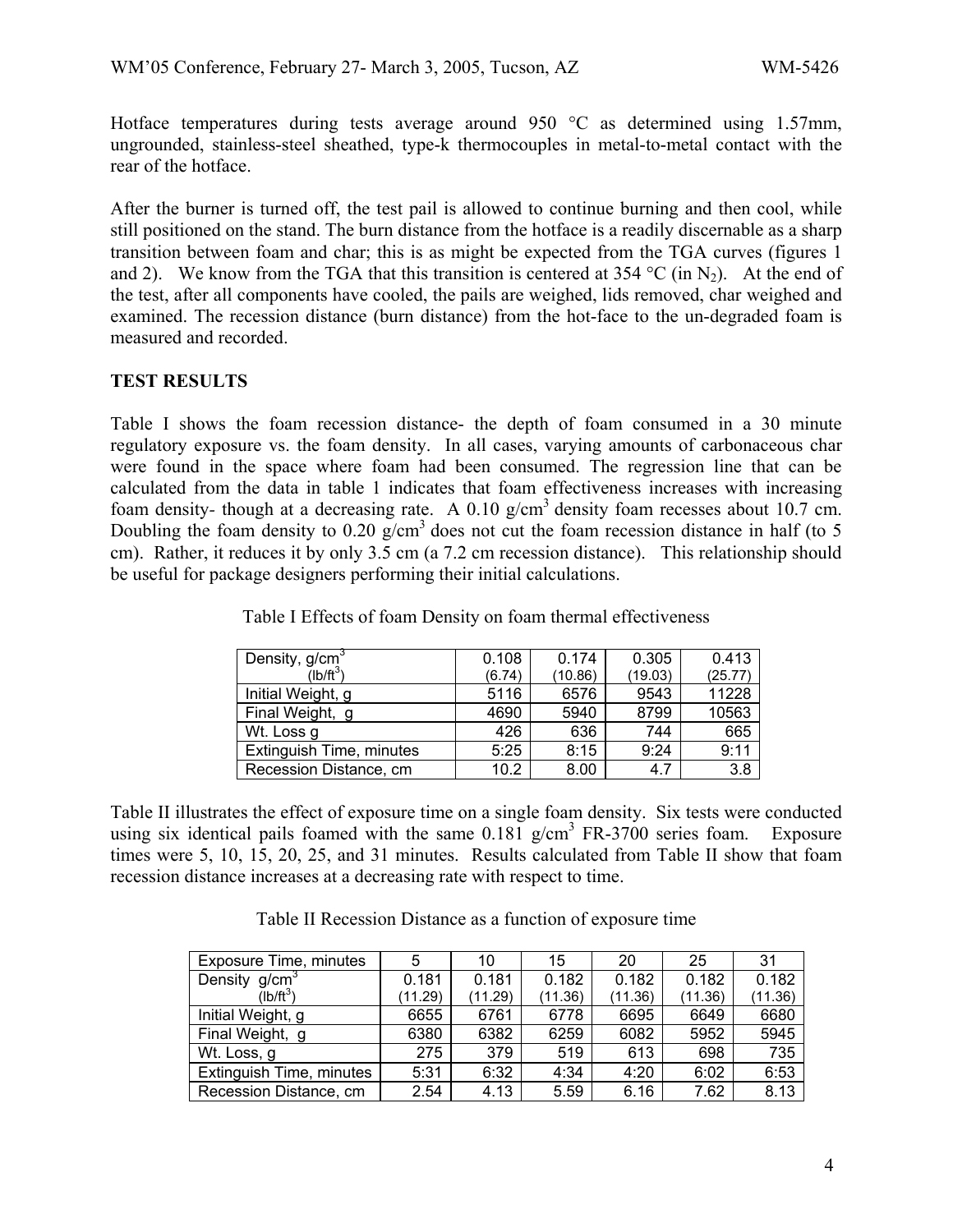There is likely more than one mechanism at work. Firstly, as the foam recesses away from the hotface, heat flux to the un-degraded foam is reduced as the inverse-square of the recession distance, a minor effect at these distances. What we believe the regression illustrates most clearly is the insulative effect of carbonaceous char. As the un-degraded foam retreats, thicker char layer is able to mitigate more of the heat flux.

## **EFFECT OF FOAM INTUMESCENCE**

A fire impinging on a damaged container is a difficult scenario to model. Drop damage can penetrate or rip the outer metal skin. Additionally, impacted foam is likely to be cracked or crushed. To reproducibly simulate severely damaged foam (or other materials) we elected to test pails filled with randomly packed, 2.54 cm test cubes as shown in Figure 4. The packing fraction for randomly packed cubes with little orientational ordering, or registration between cubes, is about  $0.582^9$ . We discovered, that by just dropping foam cubes into an empty pail, and then spreading them out for lid installation, we achieved packing fractions in the range of 0.56 to 0.61, and with practice, the range could likely be reduced to between 0.58 and 0.60.



Figure-4 Random packed foam cubes

By cutting three 46mm holes in the lower pail hot-face, and a similar vent hole at the upper rear of the pail (as oriented for testing) we create a chimney effect that pulls hot combustion gasses and outside air through the interstices between the foam cubes. These gas pathways simulate a damaged unit, where foam has been punctured and/or fractured. When tested in this manner, combustible organic materials lacking intumescent properties may exhibit difficulty selfextinguishing. Four test pails of randomly packed cubes were prepared:

Tests-400519-1, 040521-1, and 04729-1 were conducted on standard and modified FR-3709 foams;

Test-040728-1 with FR-3718 at a density of 0.296  $g/cm<sup>3</sup>$  was conducted as a direct comparison with Test 040630-1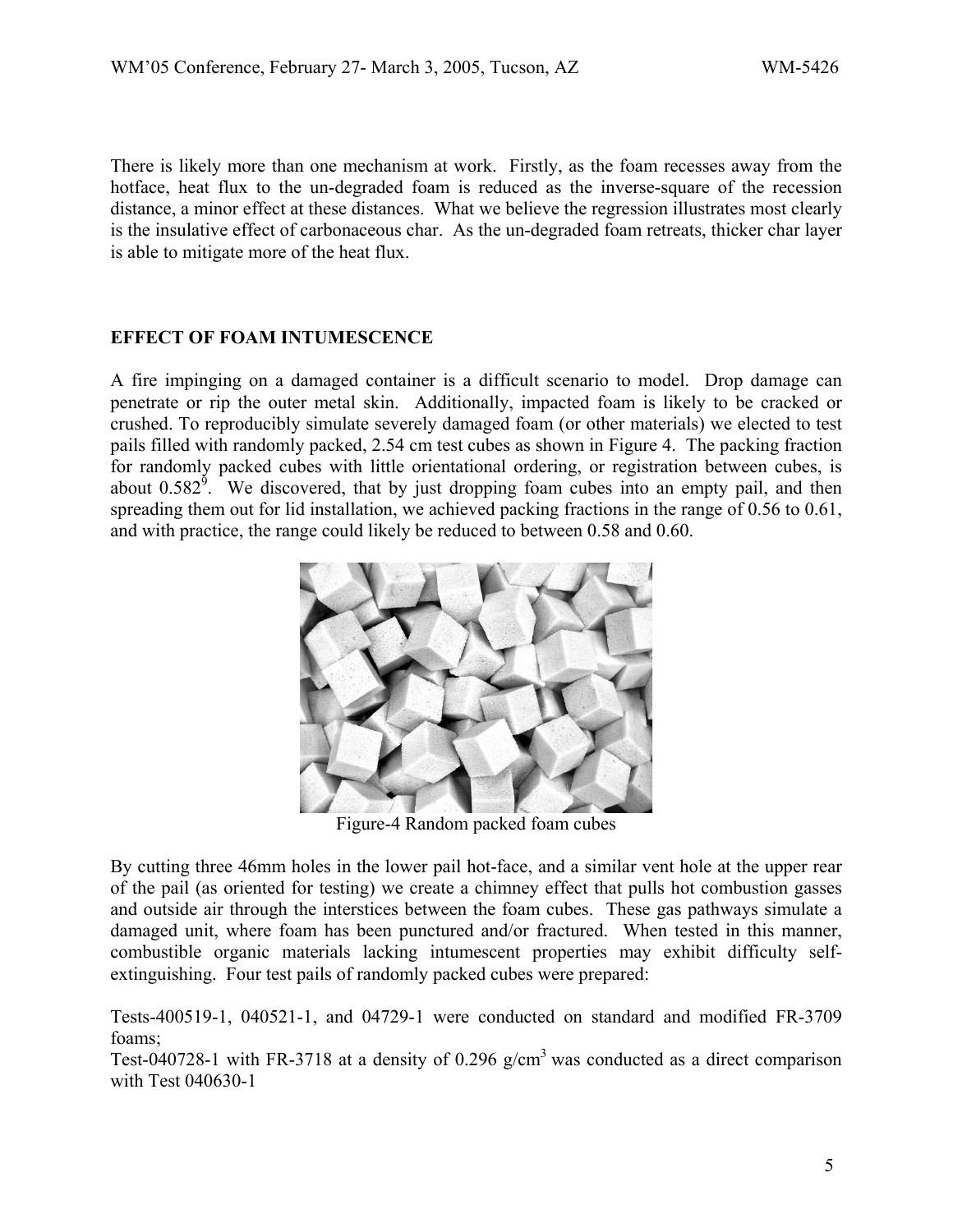Test 040630-1 was conducted on GP's FR-10112, a rigid, Isocyanurate foam, Isocyanurate foam possess better high temperature performance than polyurethane, but lack intumescent properties. Test-040723-1 was conducted on uncoated, high density, ASTM C 208-95, Type-2 cane fiberboard.

Test 041123-1 was conducted on nuclear grade Balsa wood.

Test 041124-1 was conducted on nuclear grade Redwood

The results of these tests are shown in Table III

| <b>Test Number</b> | 040519-1             | 040521-1             | 040729-1             | 040728-1 | 040630-1 | 040723-1   | 041123-1     | 041124-1 |
|--------------------|----------------------|----------------------|----------------------|----------|----------|------------|--------------|----------|
| Material           | FR-3709 <sub>1</sub> | FR-3709 <sub>2</sub> | FR-3709 <sub>3</sub> | FR-3718  | FR-10112 | Fiberboard | <b>Balsa</b> | Redwood  |
| Density,           |                      |                      |                      |          |          |            |              |          |
| g/cm <sup>3</sup>  | 0.147                | 0.134                | 0.159                | 0.296    | 0.187    | 0.295      | 0.146        | 0.347    |
|                    | (9.17)               | (8.36)               | (9.92)               | (18.47)  | (11.67)  | (18.41)    | (8.97)       | (21.69)  |
| $(lb/ft^3)$        |                      |                      |                      |          |          |            |              |          |
| Packing            | 0.567                | 0.608                | 0.573                | 0.611    | 0.600    | 0.582      | 0.593        | 0.585    |
| Fraction           |                      |                      |                      |          |          |            |              |          |
| Void, %            | 43.3                 | 39.2                 | 42.7                 | 38.9     | 40.0     | 41.8       | 46.8         | 41.5     |
|                    |                      |                      |                      |          |          |            |              |          |
| Effective          |                      |                      |                      |          |          |            |              |          |
| Density            | 0.083                | 0.082                | 0.091                | 0.181    | 0.112    | 0.172      | 0.078        | 0.203    |
| g/cm <sup>3</sup>  | (5.18)               | (5.12)               | (5.68)               | (11.29)  | (6.99)   | (10.73)    | (4.77)       | (12.69)  |
| $(Ib/ft^3)$        |                      |                      |                      |          |          |            |              |          |
| Initial Weight,    | 1808                 | 1633                 | 1970                 | 3914     | 2421     | 3703       | 1730         | 4123     |
| $\overline{g}$     |                      |                      |                      |          |          |            |              |          |
| Final Weight,      | 976                  | 1077                 | 1316                 | 3253     | 1006     | 752        | 189          | 608      |
| g                  |                      |                      |                      |          |          |            |              |          |
| Weight Loss,       | 832                  | 556                  | 654                  | 661      | 1415     | 2951       | 1541         | 3515     |
| g                  |                      |                      |                      |          |          |            |              |          |
| Weight Loss,       | 46.2                 | 34.0                 | 33.2                 | 16.9     | 58.4     | 79.7       | 89.1         | 85.2     |
| %                  |                      |                      |                      |          |          |            |              |          |
| Extinguish         | 21:20                | 10:50                | 9:34                 | 3:40     | 3 Hrs+ * | $~5$ Hrs   | 3:28 Hrs     | 7:34 Hrs |
| Time,              |                      |                      |                      |          |          |            |              |          |
| minutes            |                      |                      |                      |          |          |            |              |          |
|                    |                      |                      |                      |          |          |            |              |          |

#### Table III Results from random cube experiment

\* test terminated by closing off all vents at 3 Hrs.

The values of merit in this test series were (1) weight loss and (2) time to extinguishment. As expected, the modified  $FR-3709_3$ , formulated for increased intumescences performed best (for its density), followed by standard  $FR-3709_2$ .  $FR-3709_1$  was formulated for reduced intumescence. The isocyanurate foam (FR-10112) would likely have been completely consumed, except that the test was extinguished blocking the pail vents after three hours.

The Isocyanurate, fiberboard, balsa and Redwood tests all ended when the fire was quenched or the available fuel was depleted. None of these overpack materials were self-extinguishing; they all require outside intervention or fuel consumption to extinguish the flame. Interestingly, ash cubes from the non-intumescent materials tended to remain "cubical", though they become smaller as they are consumed where the intumescing cubes swell and close off ventilation paths.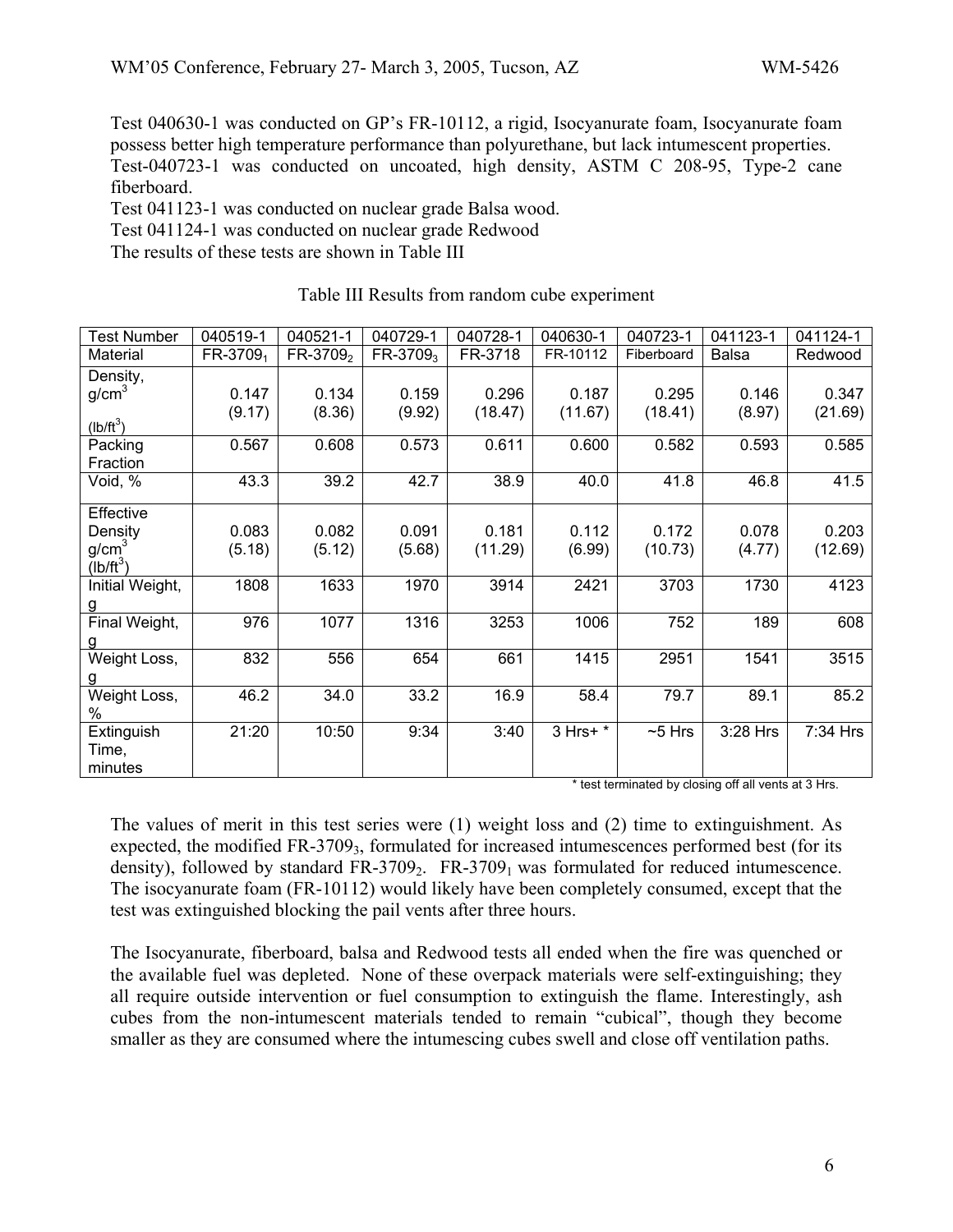# **SUMMARY**

Thermal protection using organic materials is certainly complex as these tests have illustrated. The "Oil Burner" methodology we describe, requires minimal instrumentation, is economical (inexpensive pails are readily available), can be used for materials characterization, package design, and for comparing production foam batches with their original qualification tests.

Foam density, thickness, and the production of an intumescent carbonaceous char are important variables. Our tests indicate that increasing foam density (increasing the mass loading) is always protective- even though foam thermal conductivity is greater at higher densities. Of course, impact energy absorption, cost, weight, and in today's world, even blast-wave mitigation<sup>2</sup> are major foam density drivers.

In these tests, we found the anoxic, near step-function weight loss occurring at  $\sim$ 354 °C (for FR-3700 foam) to be an ideal temperature indicator, yielding a sharp, degraded/non-degraded foam boundary, that preserves an accurate, maximum temperature record at the recession surface.

Simulating damaged foam by using randomly packed cubes, proved to be a rather severe method, but was remarkably discriminatory*,* and we believe relevant to damaged containers.

Finally, the more we learned from the tests conducted the more questions we raised. We did not investigate the effect of polymer heat of combustion, rate of heat release or oxygen index on foam performance. Nor did we investigate the quantity of heat transferred to the "payload" though it should not be difficult to add a heat sink or calorimeter to the foam at any particular foam depth. Also left uninvestigated, was the use of refractory sheet materials arranged in parallel with foam, or the affect of burner (pool fire) temperature on intumescent char formation. These questions and others may be investigated at a later date

## **ACKNOWLEDGEMENTS**

We wish to thank Kenneth Erickson of Sandia National Laboratories for his many helpful comments… and his DSC. To Robert Sevasin for preparing the test articles, instrumentation, conducting the tests and recording the data. And to Jamie Guenthoer, molecular biologist, and full time post-grad student at the University of Washington who was a great help with graphics, style, and formatting.

## **REFRENCES**

- 1. Hypothetical accident conditions, US Nuclear Regulatory Commission, 10 CFR 71.73(c)(1-3) <http://www.nrc.gov/reading-rm/doc-collections/cfr/part071/part071-0073.html>
- 2. R. L. Woodfin, Using polyurethane foams (RPF) for explosive blast energy absorption in applications such as anti-terrorist defenses, SAND2000-0958, Sandia National Laboratories